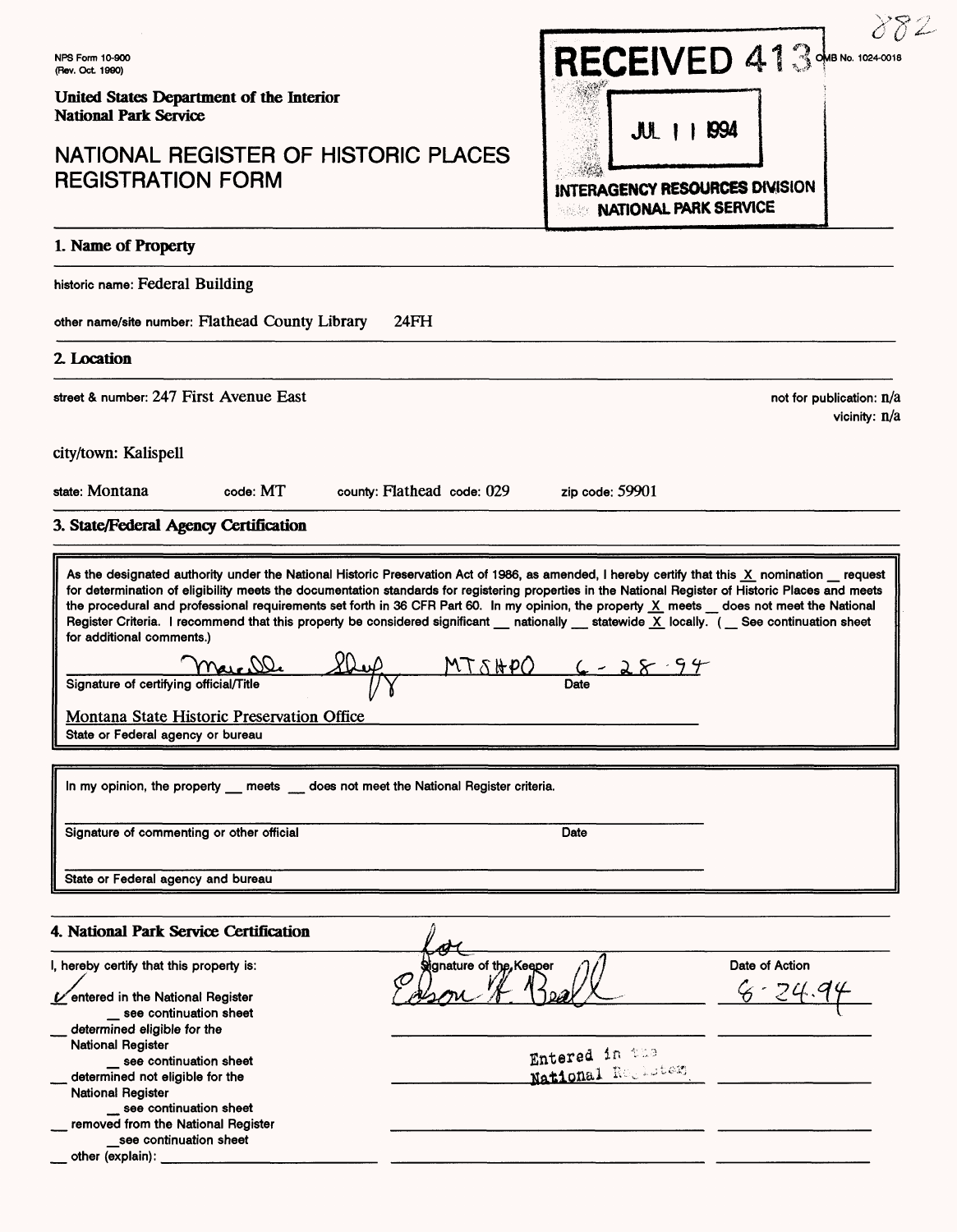### **5. Classification**

**Ownership of Properly:** private X public-local public-State public-Federal **Category of Property:** X building(s) district site structure object **Number of Resources within Properly** Contributing Noncontributing  $0$  building(s) 0 0 sites 0 0 structures 0 objects  $\overline{1}$  0 Total **Number of contributing resources previously listed in the National Register: 0 Name of related multiple property listing:** Historic and Architectural Properties of Kalispell, Montana

#### **6. Function or Use**

**Historic Functions: Current Functions:**  GOVERNMENT/government office EDUCATION/library

EDUCATION/education-related

### **7. Description**

**Architectural Classification: Materials:** Colonial Revival/Georgian Revival foundation: CONCRETE

roof: ASPHALT walls: BRICK other: N/A

### **NARRATIVE DESCRIPTION**

The Federal Building is an excellent example of the Colonial Revival style of architecture. Identifying features include the masonry construction, the double-hung first-floor windows with nine lights in each sash, semi-circular fanlights, sidelights, and consoles and springing stones, the overall symmetry of the building's 5-bay plan, the dentils under the cornice, and the flat roof surmounted by a balustrade. The lack of ornamentation and pediment around the front entrance is unusual. The second-floor windows are paired. There is some decorative brickwork underneath the first-floor windows and in a belt at the base of the second-floor windows. Corbelling of the bricks is used to created pilasters in slight relief, with corbelled capitals. The basement of the building is brick. The front door is today flanked by two concrete flower urns instead of the original globe lights. The front doors are modern replacement doors. An entrance on the north side of the building (not original) goes to the School District offices on the top floor.

Remodeling has included installing air conditioners in some of the first-floor windows and the construction of a two-story rear addition on the building in 1978. The addition was built to match the main part of the building, although some of the detailing was simplified (for example, instead of an actual balustrade the roofline has brick parapets). There is a concrete ramp for handicapped access on the south (rear) of the building, and a large garage bay on the north side of the building.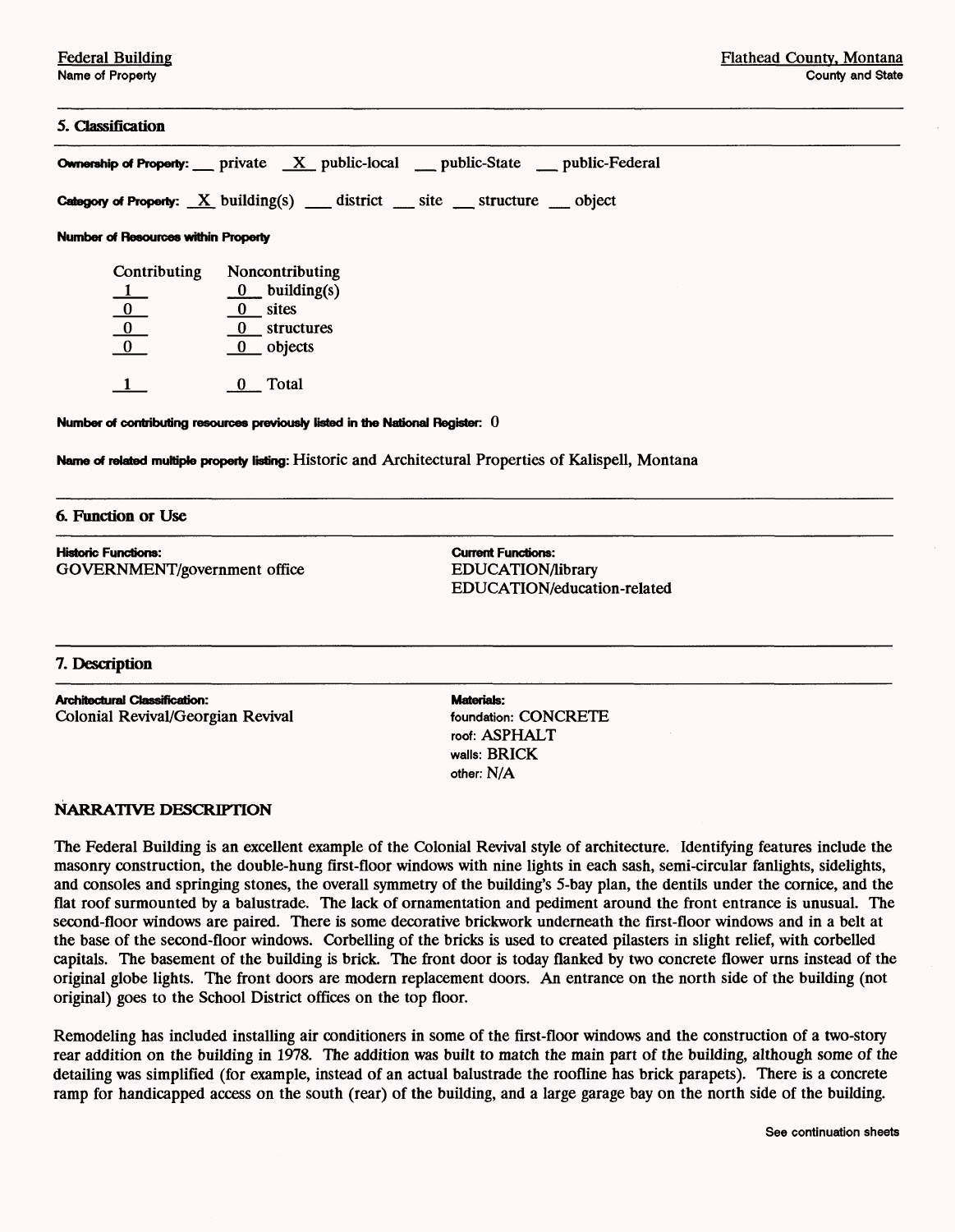# **National Register of Historic Places Continuation Sheet**



Section number 7

| Federal Building, Kalispell |  |
|-----------------------------|--|

Most of the interior is now used by the Rathead County Library and has been significantly remodeled with dropped ceilings, carpeting, etc. On the first floor there is one section of marble wall remaining, and on the second floor the west end of the room still has exposed wood ceiling beams. The third floor has more original interior materials, including marble stalls in the bathrooms, the original woodwork, and some original doors and transoms.

A historic photograph of the building shows that the second-floor windows on the west elevation had striped awnings at that time.

When the Federal Building was completed in 1917, the *Kalispell Bee* described it as follows:

...Marble, hardwood, polished brass and gleaming walls constructed with extreme thoroughness make it one of the most beautiful buildings in this part of the state.

There are two stories and a full basement. The first floor is given over entirely to the postoffice, the second to the two forestry offices, land office, postoffice inspector and the weather man, who also has a big instrument platform on the roof. In the basement are janitor's workroom, heating plant, storage space and a rest room, with toilet and shower bath adjoining for the use of the mail carriers.

The front entrance opens into the postoffice lobby, which extends north and south, with a turn east at the north end. General delivery, stamp, parcels post, postal savings, registry and money order windows and the letter package drops are at the south end. Postmaster Sam Hilburn has his office at the north end. Boxes of four or five sizes, to accommodate patron's purposes, face the entrance and extend around the corner.

The lobby is paved with red tile. The walls are based with marble and finished on up with smooth, white plaster, with a heavy beam design. Above the tier of boxes are large elliptical windows of a sightly design.

Back of the partition, the first floor is given over to the postoffice workmen, which is finished with every thought for convenience. It is equipped with new sorting racks and other pieces of furniture. From the ceiling a closed corridor is suspended the length of the room and part way down the two sides. It is for the use of the postoffice inspector, who may enter it secretly from his private office and view the entire workroom through shutters and peek holes without being seen.

Mail will be received through a double back door opening into a paved court. The carriers also will leave through this way. There is a space set aside for them to tie their horses.

A stairway from the lobby leads to the second floor. An iron gate has been fitted across the stairs for locking at night, so the lobby may be kept open.

Weather observer H. B. Dick has a large room at the right of the stairs. His room opens into a well with a circular stairway leading to the roof. There he has a platform on which his weather instruments will be set. They will be connected with cables in his office so he can tell all about the weather without going outdoors.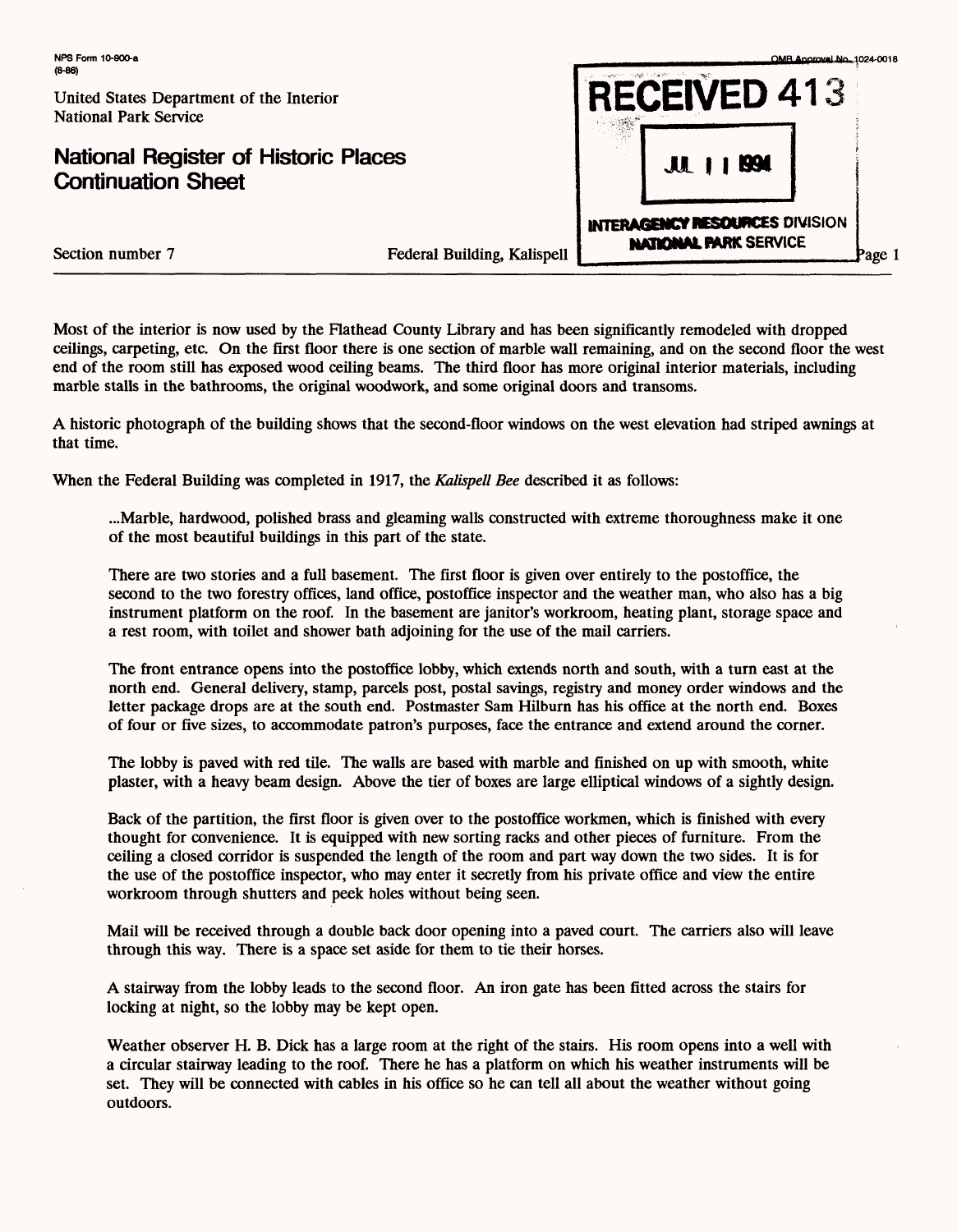# **National Register of Historic Places Continuation Sheet**

Section number 7 Federal Building, Kalispell Page 2

The office force of the Flathead forest will occupy the two remaining rooms across the west side of the building and one on the south end. Supervisor Warner will have a private office and there will be a large work room and a drafting room.

Superintendent McLaughlin and the Blackfeet forest force will have similar quarters on the southwest corner. Register F. O. Williams and Receiver O. E. Thomas, of the land office, will have their rooms on the east side and the postoffice inspector has his office, when he will visit the city, on the northeast corner.

The flooring of the post office was yellow pine. The *Kalispell Times* commented in 1917 that "we think a good deal of vertical grain Oregon fir flooring in this section but the treasury architect hails from south of the Mason and Dixon line."

In 1956 the post office built a new loading platform. At that time, sections of lawn north of the Federal Building were removed and replaced with a parking lot for government workers. Judging from a historic photograph (see attached copy), at one time the building had a large awning over the front entrance.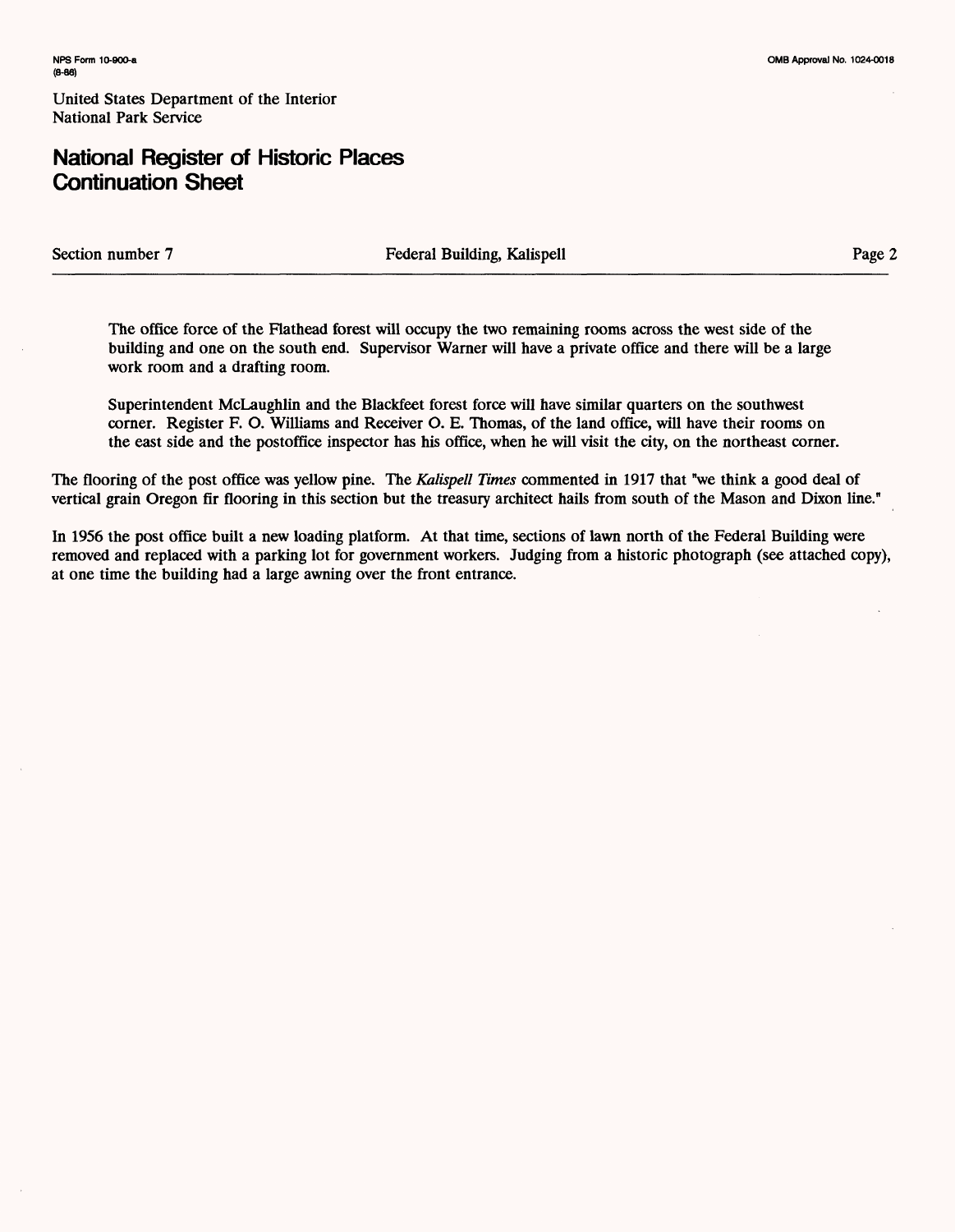#### **& Statement of Significance**

| Applicable National Register Criteria: A. C. | Architecture<br>Areas of Significance:<br>Government |  |
|----------------------------------------------|------------------------------------------------------|--|
| Criteria Considerations (Exceptions): n/a    | Period(s) of Significance: 1917-1943                 |  |
| Significant Person(s): n/a                   | Significant Dates: 1917                              |  |
| Cultural Affiliation: n/a                    | Architect/Builder(s): Wetmore, James A.              |  |

## NARRATIVE STATEMENT OF SIGNIFICANCE

The Federal Building, completed in 1917, is significant under Criteria A, for its significance to the development of Kalispell as the regional trade and government center, and C, for its excellent historic architectural integrity. For many years the Colonial Revival-style building housed the offices of the post office, the U. S. Forest Service, the U. S. Land Office, and the U. S. Weather Bureau. It thus represents in physical form the strong influence of the federal building on the Flathead Valley. The U. S. Forest Service, in particular, has had a large influence on the development of the Flathead Valley because it manages millions of acres of public land in the area.

The Federal Building is one of the most substantial, high-style buildings in the city of Kalispell. The Georgian Revival style is relatively rare in Kalispell; the City Water Department at 336 1st Avenue East and the Waggener & Campbell Funeral Home are two other examples of the style. Little of the interior fabric of the Federal Building remains. The rear addition, built in 1965, does not significantly affect the overall integrity of the building because of its location and relatively small massing. The central addition, however, does significantly change the massing of the building, but the materials and style are very close to those of the original building.

First Avenue East was the focus of transportation-related businesses in early Kalispell. In 1906, the west side of this block contained a livery stable (where the Federal Building now is), the city pound, a blacksmith shop, and "old shacks, tumbledown buildings and unattractive back yards." The proprietors of the livery on the corner, which was built in 1900, included Emory Walker (ca. 1900), V. M. Bishop (ca. 1903-07), Dan Ledgerwood (ca. 1907-09), and James N. Stephens (ca. 1915). Hubbart's livery and boarding stable was built by 1894 and was located on lot 10 to the north of the later, and larger, livery stable.

Congressmen Joseph Dixon and Charles Pray had tried since at least 1903 to have money appropriated for the construction of a federal building in Kalispell, which in 1903 was considered the only one of the "larger cities" of Montana that did not have a "public edifice." In 1910 the purchase of the city lots was authorized by Congress, and three years later Kalispell was authorized to receive \$100,000 from the federal treasury to build a federal building on the lots purchased by the United States government in 1911. Contractors' bids ranged from \$79,000 to \$109,000 for the project, and the prospective builders were from Spokane, Helena, and Missoula and elsewhere. The general contractor ended up being Welch Brothers and Hannaman, based in Oakland, California. James Hannaman supervised the job and lived in Kalispell for 15 months, during which time he was married. The building was completed on time and "according to the strictest of specifications," despite problems with an extreme winter, "disturbed material markets," a scarcity of labor, and "congested" railway traffic caused by World War I. The acting supervisory architect for the building was James A Wetmore of the U. S. Treasury Department.

The corner stone for the Federal Building was laid in August of 1916. A copper box placed in the corner stone contained numerous items memorializing the occasion.

The Kalispell post office was established in August of 1891, and it was located in four other buildings before moving into the Federal Building in 1917. The city's first delivery of mail by carrier was in 1902, and rural delivery began in 1903. In 1920 the postal service in Kalispell employed 18 people serving approximately 9,000 people. The post office was located on the first floor of the building, and the upper floor was used by the other federal agencies and the office of the post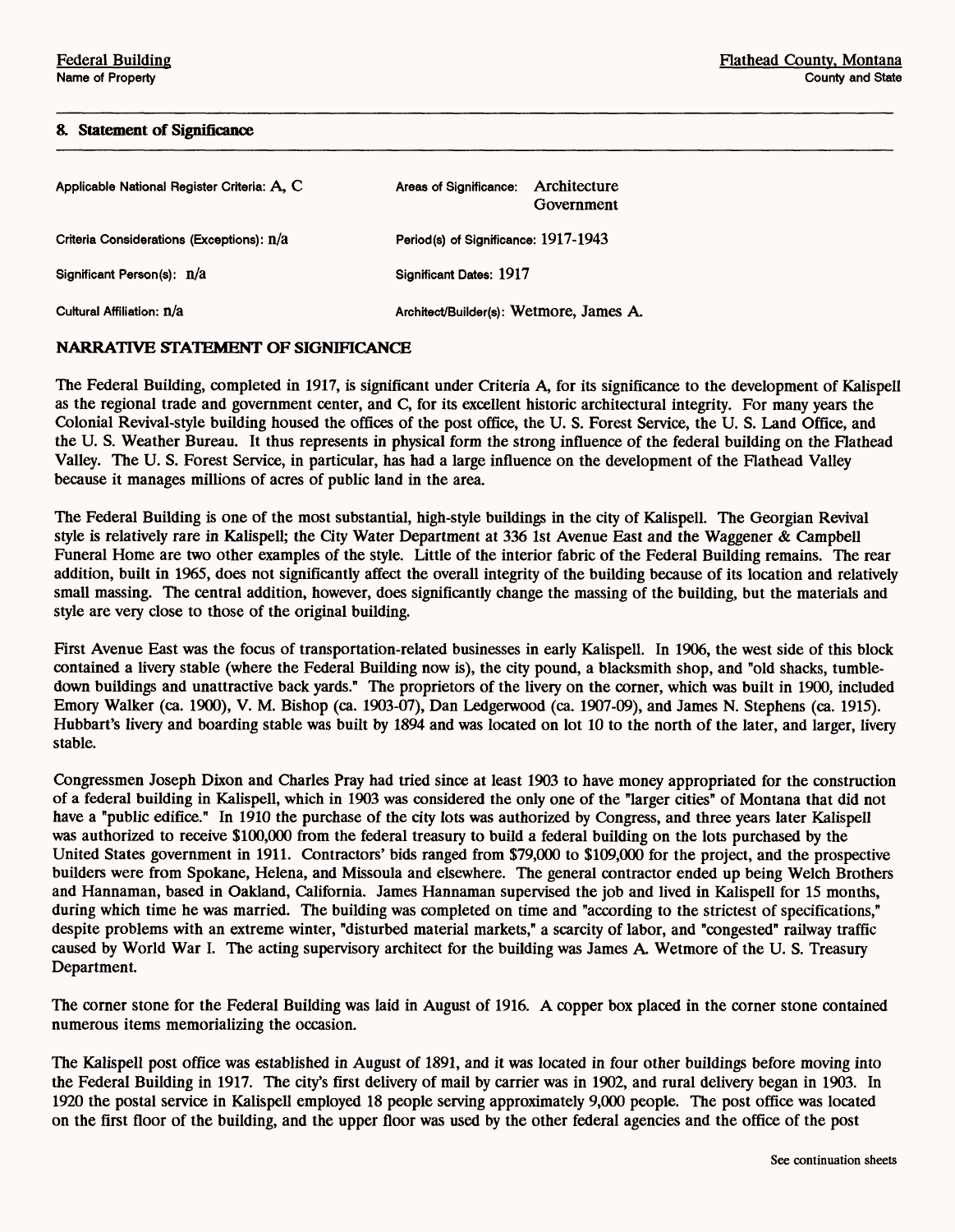# NATIONAL REGISTER OF HISTORIC PLACES CONTINUATION SHEET

Section number 8 Tederal Building, Kalispell Page 1

office inspector. In 1920 the basement contained postal service offices, storage space and a janitor's room, a boiler room, the fuel room, the postal carriers' rest room, and a shower bath.

The U. S. Weather Bureau station was established in Kalispell because of its "strategic position near the Canadian border, enabling it to report any air disturbances coming into the United States from Canada." The station was primarily an observation and monitoring station when it was established, and it was located on the roof of the Federal Building. The meteorologist gave weather information to the public and provided necessary information for airplanes. The Weather Bureau was moved out of the Federal Building and to the County Airport in 1949.

School District No. 5 purchased the property in 1966 and still owns the building. The building is currently occupied by school district administrative offices and by the Flathead County Library.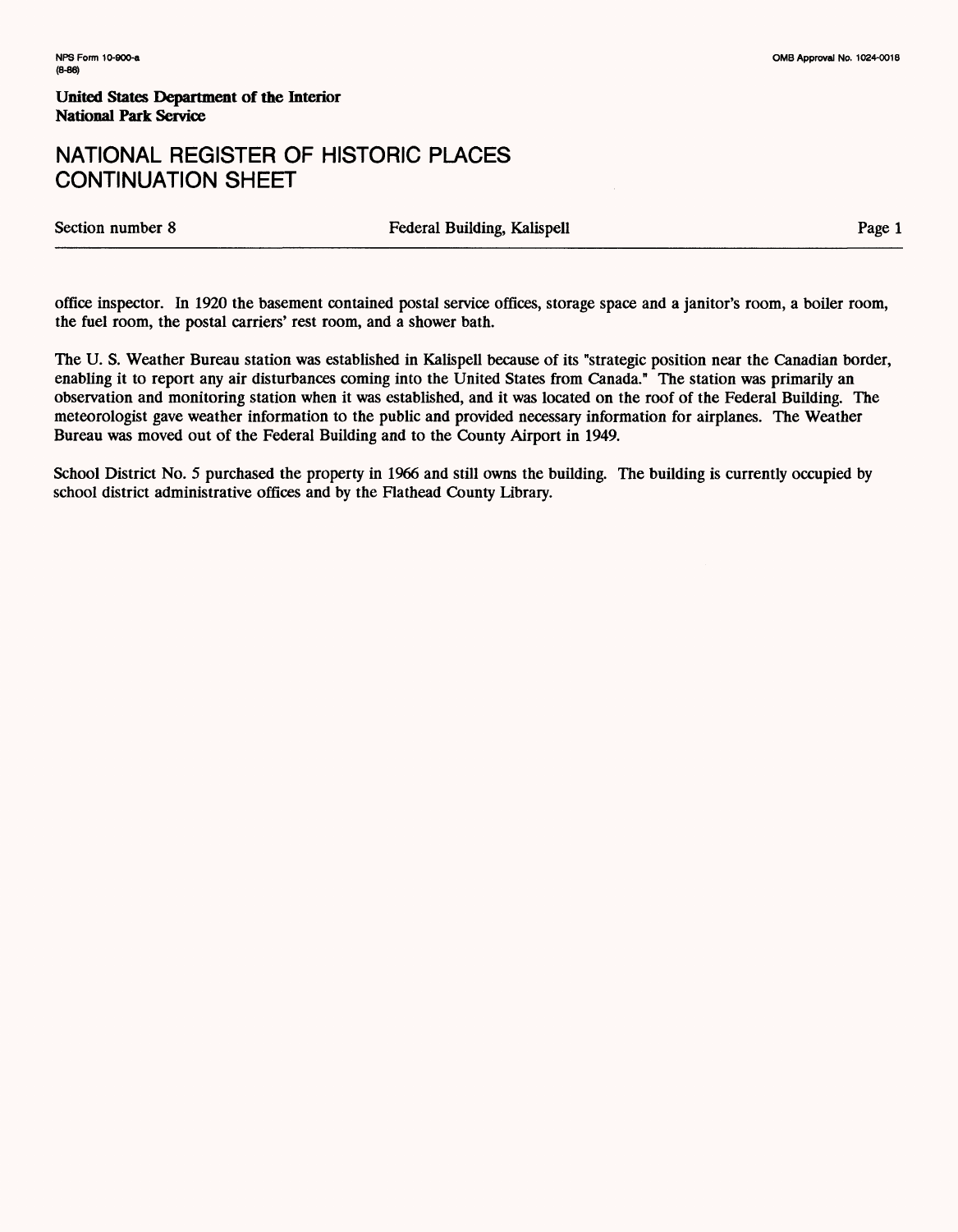## **9. Major Bibliographic References**

# See continuation sheet

# **Previous documentation on file (NPS):**

- \_ preliminary determination of individual listing (36 CFR 67) has been requested. \_ previously listed in the National Register \_ previously determined eligible by the National Register Other State agency<br>Federal agency
- 
- \_ designated a National Historic Landmark
- \_\_\_ recorded by Historic American Buildings Survey #
- \_ recorded by Historic American Engineering Record # \_\_\_\_\_\_

#### **10. Geographical Data**

|  |  | Acreage of Property: less than one acre |  |  |  |  |
|--|--|-----------------------------------------|--|--|--|--|
|--|--|-----------------------------------------|--|--|--|--|

| <b>UTM References:</b> | Zone | Easting Northing |                |
|------------------------|------|------------------|----------------|
|                        | 11   |                  | 699900 5341400 |

#### **Verbal Boundary Description**

Block 57, lots 7-12, Section 18, Township 28 North, Range 21 West, Montana Principal Meridian.

### **Boundary Justification**

The legally recorded boundary of this property encompasses the significant resources.

### **11. Form Prepared By**

| name/title: Kathy McKay, Historian  | date: May 1993                   |
|-------------------------------------|----------------------------------|
| street & number: 491 Eckelberry Dr. | telephone: (406) 892-1538        |
| city or town: Columbia Falls        | state: Montana zip code: $59912$ |

### **Property Owner**

name/title: Trustees of School District 5 street & number: 233 1st Avenue East telephone:<br>city or town: Kalispell state: MT city or town: Kalispell state: MT zip code: 59901

#### **Primary Location of Additional Data:**

X State Historic Preservation Office \_ Other State agency

- 
- 
- $\underline{X}$  Local government (City of Kalispell)<br>
University
- University<br>X Other Specify Repository: Flathead County Library,
- Kalispell